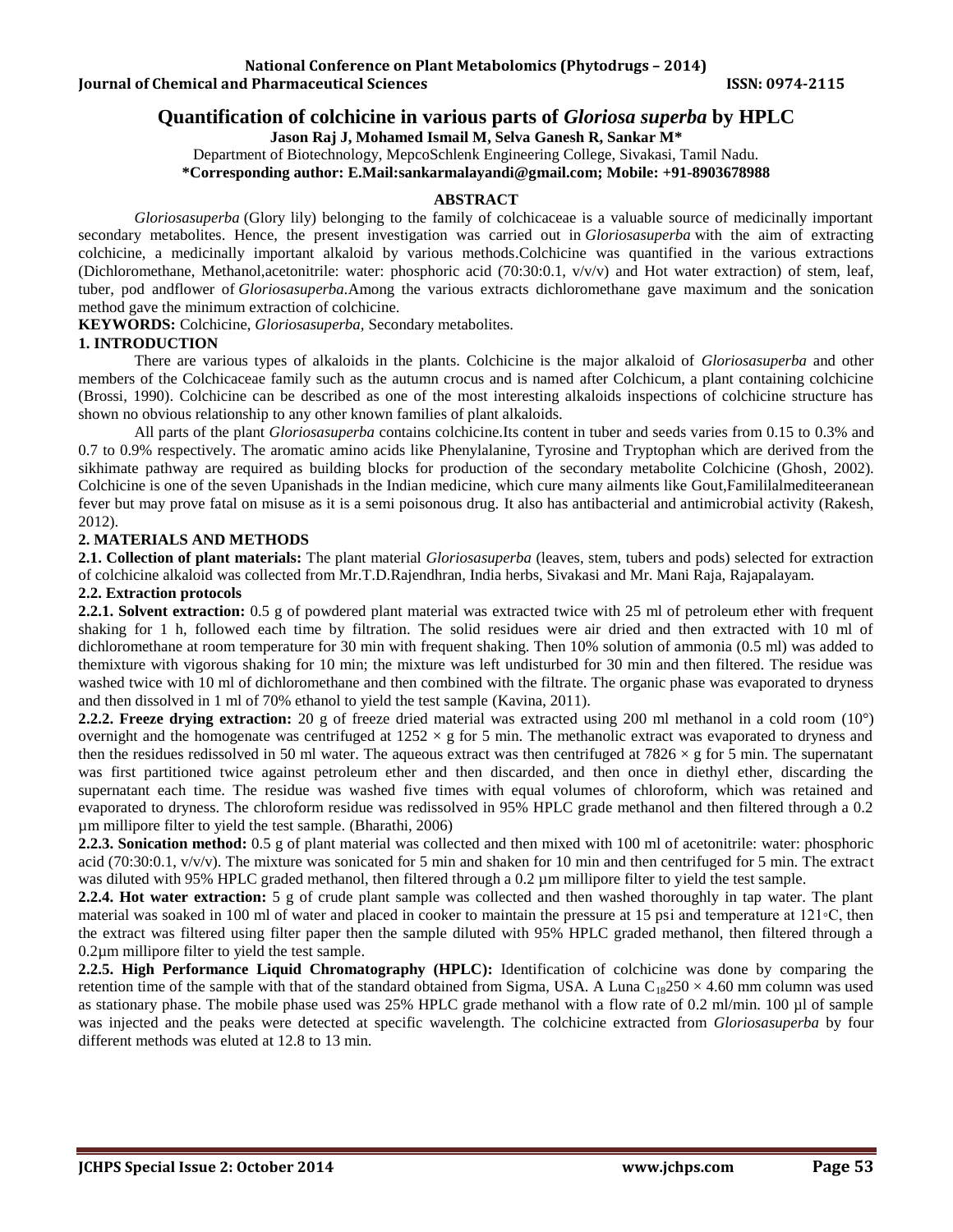#### **National Conference on Plant Metabolomics (Phytodrugs – 2014) Journal of Chemical and Pharmaceutical Sciences 19974-2015 ISSN: 0974-2115**

# **3. RESULTS AND DISCUSSION**

**3.1. Colchicine Extraction:** The chromatogram obtained for the standard colchicine of different concentrations 0.1 mg/ml, 0.4mg/ml, 0.5mg/ml and 1mg/ml was shown in Figure.1 and Figure 2.

| <b>Concentration</b><br>(mg/l) | <b>Retention time</b><br>(mins) | Area<br>$(x10^8$ |
|--------------------------------|---------------------------------|------------------|
|                                | 12.851                          | 0.0315           |
| ).4                            | 13.538                          | 1.120            |
| ).5                            | 13.254                          | 0.637            |
|                                | 3 1 2 4                         | 312              |





**Figure.1.Different concentration of standard colchicine** 

The standard graph plotted between area vs concentration was shown in figure.2.



#### **Figure 2: Standard graph**

From this standard graph, the slope value was calculated and found to be **1.504\*10<sup>8</sup>** . Using this slope value, unknown concentration of colchicine extracted from *Gloriosasuperba* plant by four methods was calculated and was discussed below.